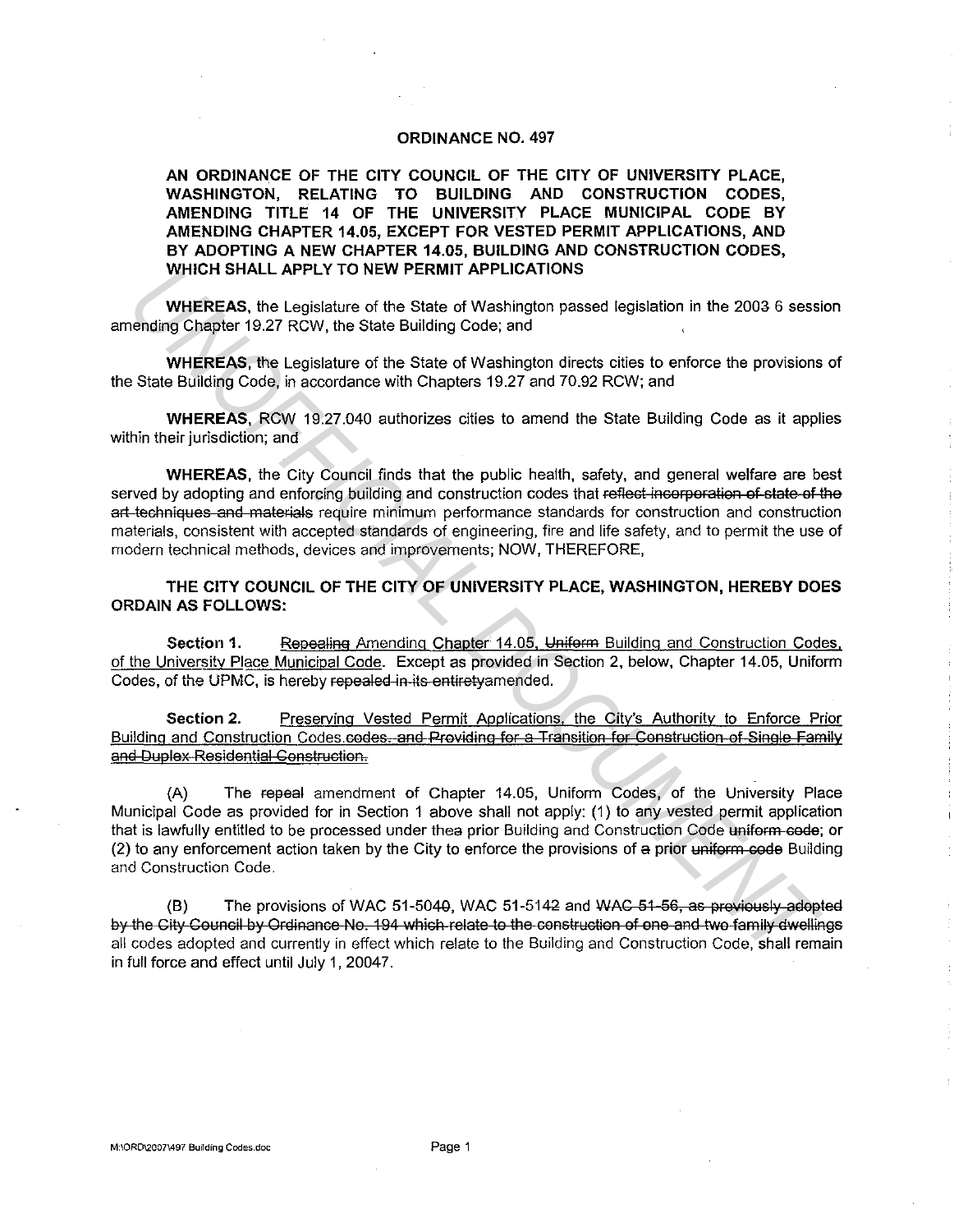Section 3. Amend Adopting a new Chapter 14.05, Building and Construction Code, to the University Place Municipal Code. The University Place Municipal Code, is hereby amended by the adoption of a new Chapter 14.05, Building and Construction Code, is hereby amended as follows:

#### 14.05.010 Short title.

This title is known as and may be referred to as the "Building and Construction Code."

### 14.05.020

# Purpose.

The purpose of the codes and regulations adopted in this title is to provide minimum standards to safeguard life, health, property and public welfare by regulating and controlling the design, construction, quality of materials, use and occupancy, location and maintenance of all buildings and structures within the City of University Place. It is not the purpose or intent to create or designate any particular class or group of persons to be especially protected or benefited, nor is it intended to create any special relationship with any individual. Code.<sup>8</sup><br>
The purpose of the codes and regulations adopted in this title is to provide<br>
The purpose of the codes and regulations adopted in this title is to provide<br>
minimum standards to selegare file, hostitudion, quality

## 14.05.030

# Adoption of codes by reference.

The following codes are hereby adopted by this reference as if fully set forth in this chapter and as specifically modified or amended as set forth in this chapter.

A. The International Building Code, 20036 Edition, published by the International Code Council, as amended by the Washington State Building Code Council in Chapter 51-50 WAC, and as subsequently amended by this Chapter, is hereby adopted along with Appendix Chapters E,  $\overline{F}$ , G, I and J, therein, and Appendix M as adopted and amended by Washington Administrative Code 51- 50.

B. The International Residential Code, 20036 Edition, published by the International Code Council, as amended by the Washington State Building Code Council in Chapter 51-51 WAC, and as subsequently amended by this Chapter, is hereby adopted along with Appendix Chapters  $A$ ,  $B$ ,  $C$ ,  $D$ ,  $G$ ,  $H$ ,  $J$ , and  $K$ , and Appendix F as adopted by Washington Administrative Code 51-51.

C. The International Mechanical Code, 20036 Edition, published by the International Code Council, as amended by the Washington State Building Code Council in Chapter 51-52 WAC, and as subsequently amended by this Chapter, is hereby adopted.

D. The International Fuel Gas Code, 2006 Edition, published by the International Code Council, as amended by the Washington State Building Code Council in Chapter 51-52 WAC inclusive of NFPA 54 and NFPA 58, and as subsequently amended by this Chapter, is hereby adopted.

E. The International Fire Code, 20036 Edition, published by the International Code Council, as amended by the Washington State Building Code Council in Chapter 51-54 WAC, and as subsequently amended by this Chapter, is hereby adopted along with Appendix Chapters B, C, E, D, F and G.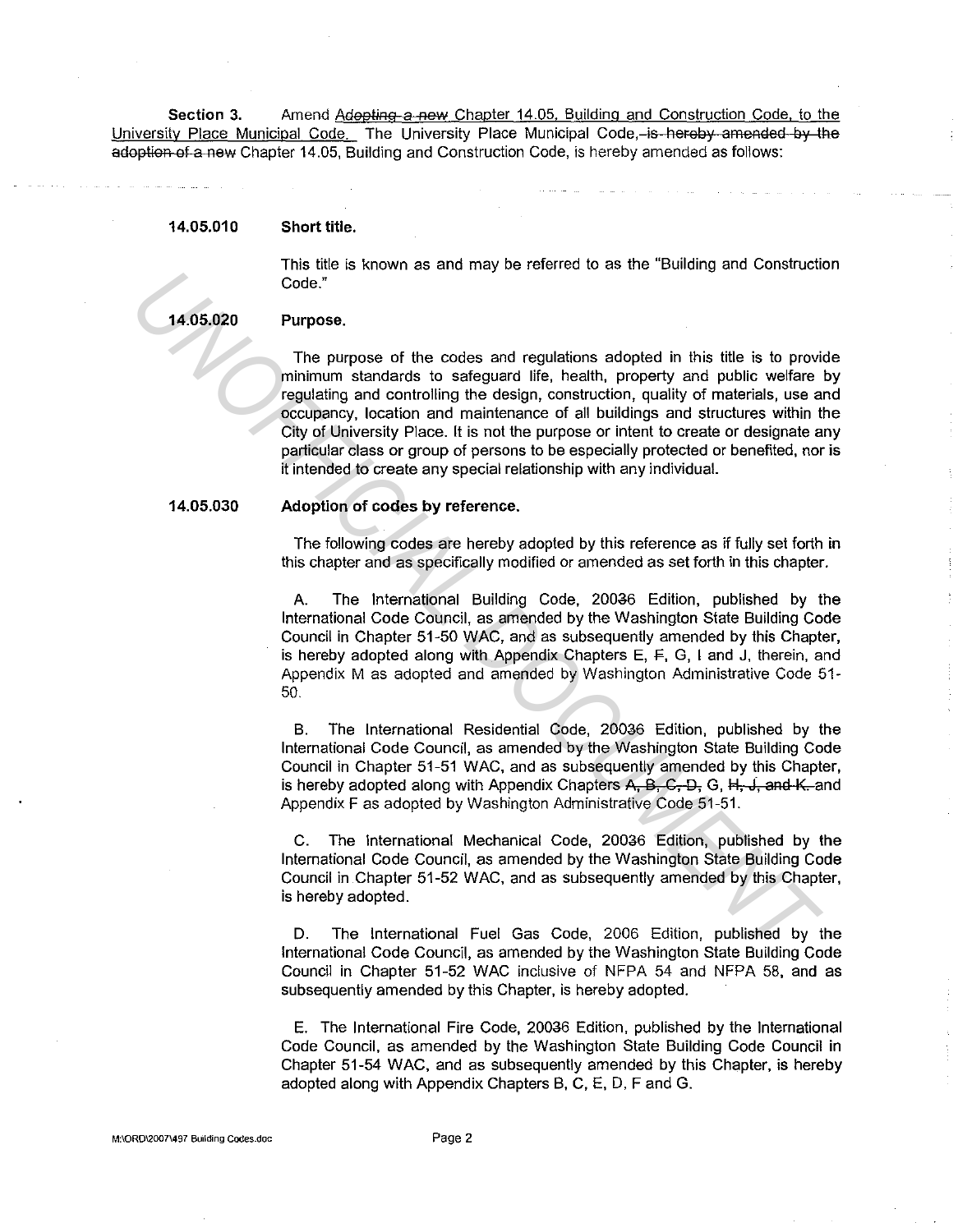F. The Uniform Plumbing Code, 20036 Edition, published by the International Association of Plumbing and Mechanical Officials, as amended by the Washington State Building Code Council in Chapter 51-56 WAC, and as subsequently amended by this Chapter, provided that any provisions that affect fuel gas piping are not adopted, is hereby adopted.

G. The Washington State Energy Code, 2006 Edition, as adopted and amended by the Washington State Building Code Council in Chapter 51-11 WAC, is hereby adopted.

H. The Washington State Ventilation and Indoor Air Quality Code, 2006 Edition, as adopted and amended by the Washington State Building Code Council in Chapter 51-13 WAC, is hereby adopted.

I. The Washington State Historic Building Code as adopted and amended by the Washington State Building Code Council in Chapter 51-19 WAC is hereby adopted.

J. The International Existing Buildings Code, 20036 Edition, published by the International Code Council, is hereby adopted.

K. The International Property Maintenance Code, 20036 Edition, published by the International Code Council, is hereby adopted.

L. The National Electrical Code, published by the National Fire Protection Association, as adopted and enforced by Tacoma Public Utilities, is hereby adopted.

M. The International Code Council Performance Code for Buildings and Facilities, 20036 Edition, published by the International Code Council, including appendices A, B, C, D and E, is hereby adopted.

### 14.05.040

# Conflicts between codes.

In case of conflict among the building code, the residential code, the mechanical code, the fire code, and the plumbing code, the first named code shall govern over those following. In case of conflicts between other codes and provisions adopted by this chapter, the code or provision that is most specific, as determined by the building official, shall apply. **UNDER THE SET CONSERVATIVE CONSERVATIVE CONSERVATIVE CONSERVATIVE CONSERVATIVE CONSERVATIVE CONSERVATIVE CONSERVATIVE CONSERVATIVE (THE VAShington State Historic Building Code as adopted and amended the Washington State** 

### 14.05.050 Fire chief and fire marshal designated.

Inspections and code enforcement of the fire code shall be conducted by the University Place Fire District in accordance with the Inter-local Agreement between the District and City. Conflicts of code interpretation shall be determined by the building official.

### 14.05.060 Fees.

Any fee schedule in the codes listed in UPMC 14.05.030 shall be void. All fee schedules shall be listed in a fee Resolution adopted by the City Council of the City of University Place.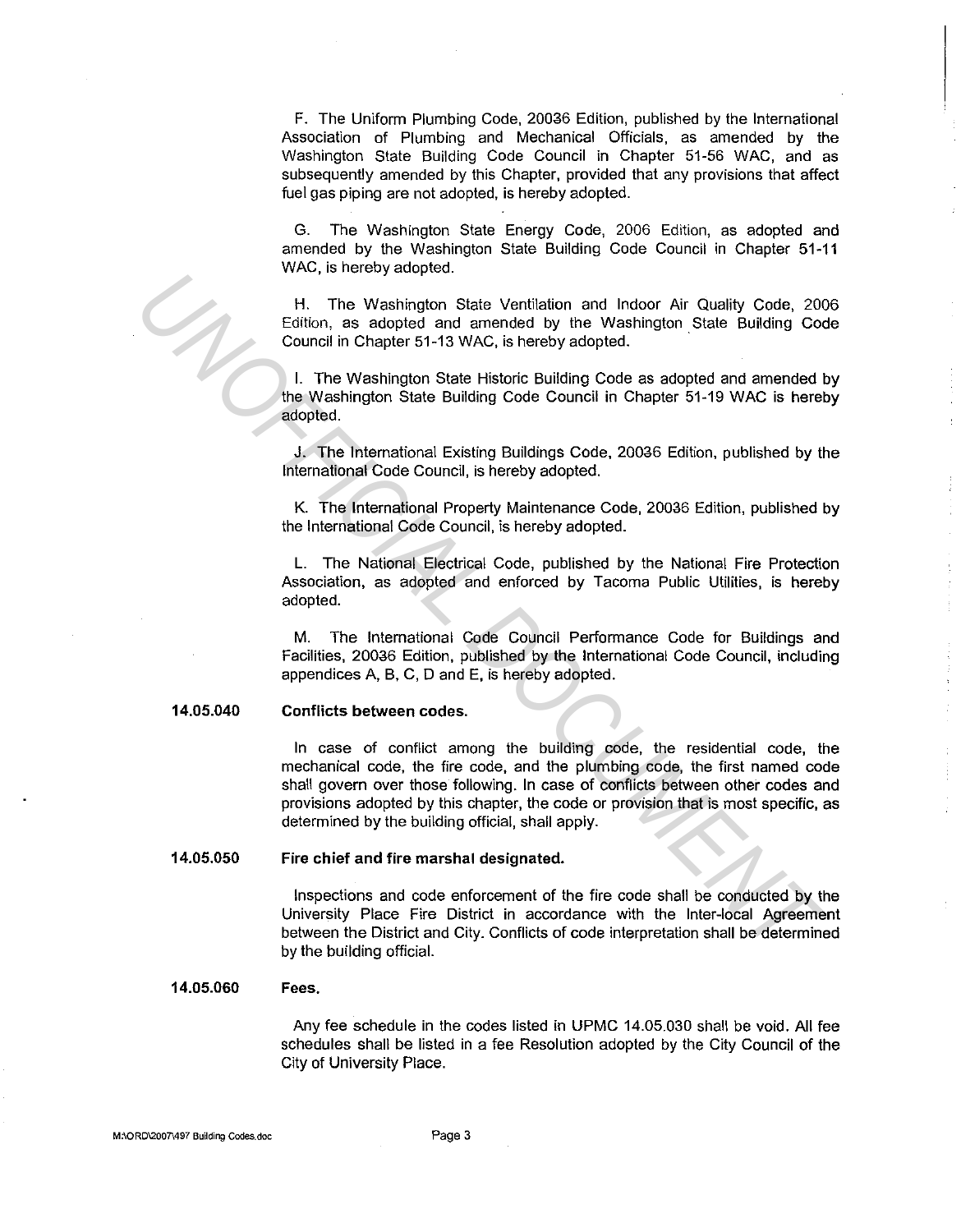### **14.05.070 Hours of construction.**

Except as otherwise provided in this chapter and in UPMC 9.05.040 the activities regulated by this chapter shall be limited to the following hours:

A. Monday through Saturday: 7 a.m. to 7 p.m.

B. Sunday and legal holidays: 8 a.m. to 5 p.m.

**14.05.080** 

**Codes - Copies on file.** 

The city clerk is to maintain one copy on file of each of the codes adopted by this chapter for public inspection and photocopying. These copies may be kept in the care of the building official.

**14.05.090** 

## **Administrative Provision.**

The administrative provisions as specified in chapter one (1) of the International Building Code as adopted and as subsequently amended by this chapter shall be used as the general administrative provisions for the codes listed in Section 14.05.030. As such these provisions shall supersede conflicting provisions listed in other adopted codes. **The city clerk is to maintain one copy on file of each of the codes adopted<br>
this chapter for public inspection and photocopying. These copies may be kept<br>
the care of the building official.<br>
<b>14.05.080**<br> **Administrative** 

### **14.05.100 Building code amendments.**

The following Sections in the adopted International Building Code are hereby amended:

A Section 105.2, item #4 is amended to read:

Retaining walls which are not over 4 feet (1219 mm) in height measured from the bottom of the footing to the top of the wall, provided the wall is set back from any adjacent property lines or structures a distance at least equal to the height of the wall and the material retained slopes 1 :2 (or less) up and away from the wall, unless supporting a surcharge or impounding Class I, II or II-A liquids

B. Section 105.2, item #11 is amended to read:

Swings and other playground equipment.

C. Section 110.1, is amended by the addition of the following:

Exception: R-3 and U occupancies

D. Section 110.2, is amended to read:

After the building official inspects the building or structure and finds no violations of the provisions of the codes adopted by UPMC chapter 14.05 or other pertinent laws that are enforced by the jurisdiction, the building official shall issue a certificate of occupancy on a form developed by the City to display the information pertinent to identify the facility and code requirements.

E. Section 903.2 is amended by the addition of the following paragraphs: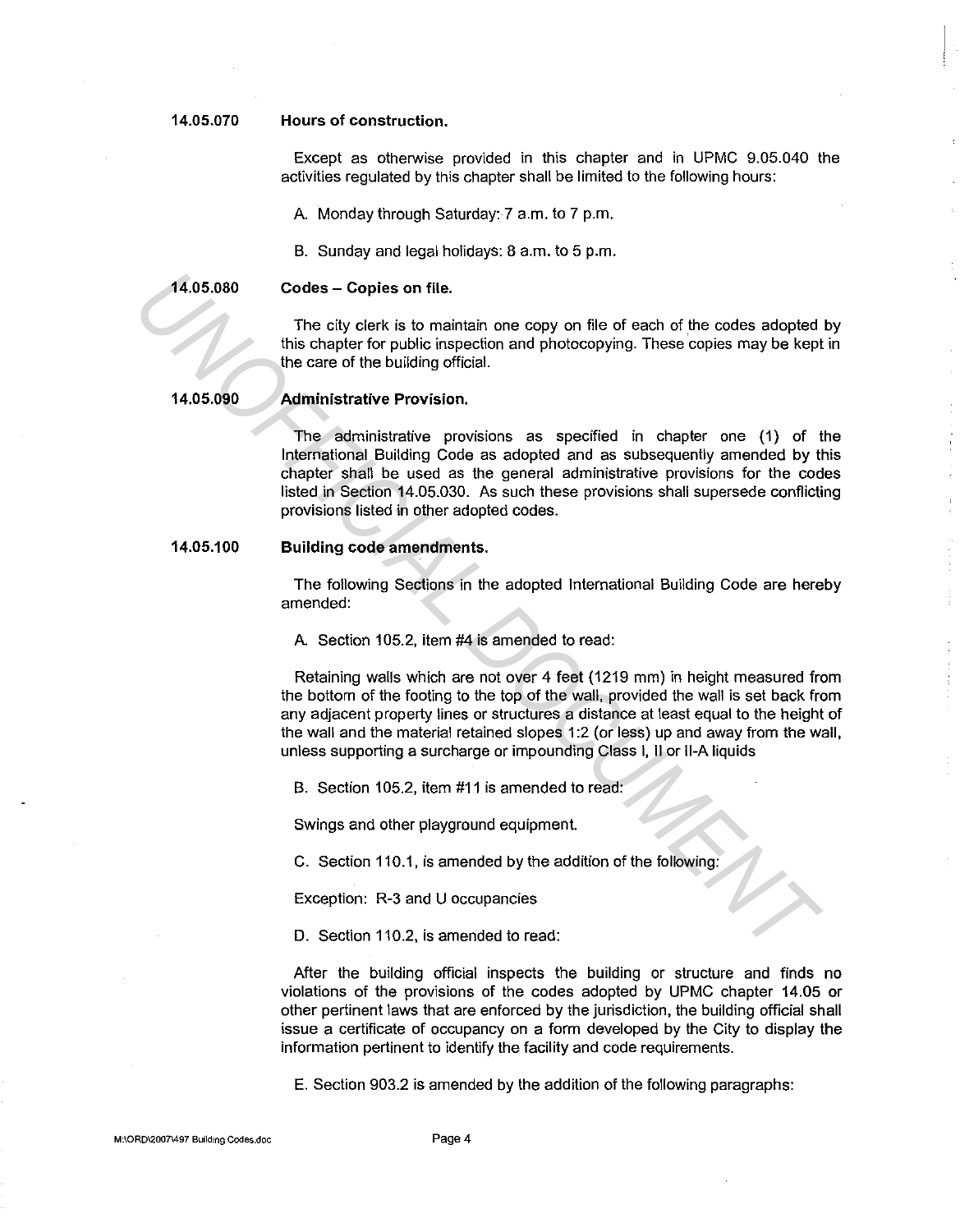The provisions of this Section shall apply to existing buildings which are altered, repaired or remodeled to more than fifty percent of its county assessment value at the time of the first permit application, or within· any seventy month period of time thereafter. Any additions to an existing structure shall be considered new construction and subject to the requirements of this Section.

Fire walls as specified by IBC Section 705 shall not be considered for reduction of floor areas noted in this chapter.

F. Section 903.2.10 is amended by addition of a new subsection 903.2.10.4 reading:

In all occupancies requiring 2,000 gallons per minute or more of fire flow per Appendix B of the International Fire Code, or where the total floor area included within the surrounding exterior walls on all floor levels including basements exceeds 10,000 square feet. Fire walls, as described in Section 705 of the International Building Code, shall not be considered to create separate buildings to enable deletion of the required fire sprinkler system.

G. Section 903.3.1.3 is amended by the addition of a new subSection 903.3.1.4 reading:

Sprinkler protection shall be provided for exterior balconies, decks and ground floor patios of dwelling units where the building is of Type V construction. Sidewall sprinklers that are used to protect such areas shall be permitted to be located such that their deflectors are within 1 inch to 6 inches below the structural members and a maximum distance of 14 inches below the deck of the exterior balconies and decks that are constructed of open wood joist construction. F. Section 903.2.10 is amended by addition of a new subSection 903.2.1<br>
In all occupancies requiring 2,000 gallons per minute or more of fire flow<br>
Appendix B of the international Fire Code, or where the total floor area i

### **14.05.110 Fire code amendments.**

The following Sections in the International Fire Code are hereby amended:

A. Section 105.2 is amended by addition of a new subSection 105.2.5 to read:

Permit Fees. The City or Fire District shall collect fees for permits, plan review and inspection services as prescribed in the City of University Place "Fee Schedule".

B. Section 503.1 is amended to read:

-Fire apparatus access roads shall be provided and maintained in accordance with the Emergency Vehicle Access (EV) provisions in Title 13 UPMC, and the adopted Sections of Appendix D of the International Fire Code. Where the Authority Having Jurisdiction requires sprinkler protection systems in any occupancy due to access, topography or fireflow, fire sprinkler coverage shall be provided in garages, attached covered porches, carports and similar structures.

C. A new Section  $503.2508.5.5.1$  is added reading:

Fire protection equipment and fire hydrants. Fire protection equipment and fire hydrants shall be clearly identified in an approved manner to prevent obstruction by parking or other obstruction. A minimum unobstructed distance of 15 feet shall be maintained on both sides of a fire hydrant along the access roadway.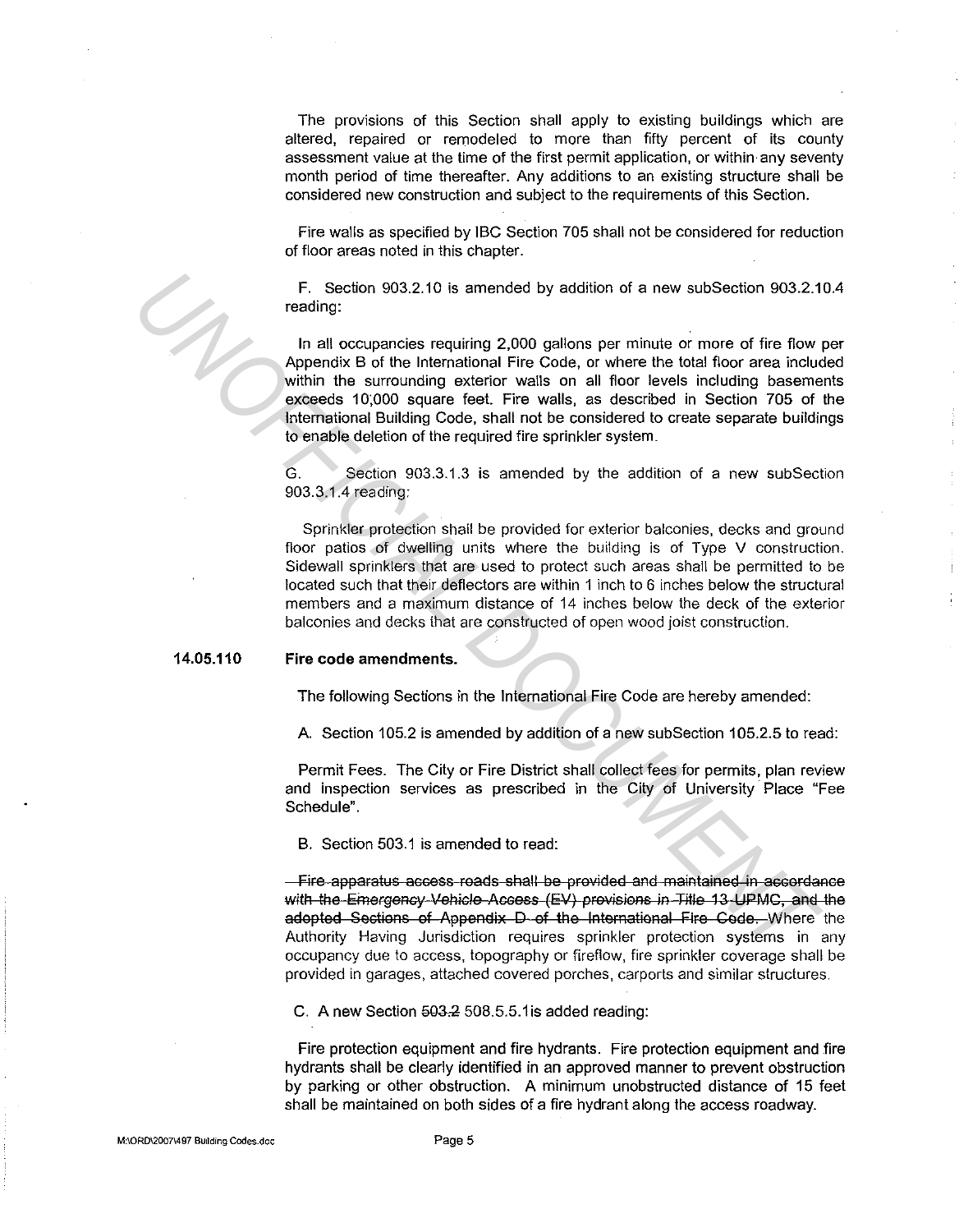D. Section 901 is amended by the addition of a new Section 901.98.2 to read:

In the event of more than two false alarms in any 90-day period the Chief may charge a fee for fire department response as specified in the City of University Place "Fee Schedule".

EXCEPTION: False alarms resulting from the failure of a fire alarm service technician notifying the central proprietary or remote monitoring station shall be billed at the rate specified in the City of University Place "Fee Schedule".

For the purpose of this Section, a false alarm shall be defined as any unintentional activation of the fire alarm or detection system which is the result of improper installation, maintenance or use of that system.

Fire alarm system control units shall be provided with an approved sign indicating such fees will be imposed.

### **14.05.120 Violations and penalties.**

A. Civil Violation. Except as otherwise provided in this chapter, any violation of any of the provisions of this chapter shall constitute a civil violation subject to the penalties and abatement process detailed in Chapter 1.20 UPMC.

B. Criminal Penalty. Except as otherwise provided, in addition to or as an alternative to any other penalty provided for in this chapter, any person, partnership, firm, association, or corporation violating any of the provisions of this chapter shall be guilty of a misdemeanor punishable as provided for in RCW 9A.20.021.

C. Additional Remedies. In addition to any other remedies provided by this chapter, the city may initiate injunction or abatement proceedings or any other appropriate action in the courts against any person, partnership, firm, association, or corporation who violates or fails to comply with any provision of this chapter, or any code adopted herein, to prevent, enjoin, abate, or terminate such violation or to restore a condition which existed prior to the violation. In all injunction, abatement and nuisance proceedings, the violator shall be required, in addition to any other relief, to pay the costs of such action, including reasonable attorneys' fees. For the purpose of this Section, a false aiarm shall be defined as unintertinonal schwain of the fire elarm or detection system which is the result improper installation, maintertaince or use of that system.<br>
The relarm sy

#### **14.05.130 Liability.**

The express intent of the City of University Place is that the responsibility for compliance with the provisions of this chapter shall rest with the permit applicant and their agents.

### **14.05.140 Hearings examiner - Powers and duties.**

All appeals authorized by the International Codes as to suitability of alternate materials and methods of construction and from other rulings, interpretations or enforcement actions of those officials charged with enforcing the codes shall be to the city's hearings examiner as established by Chapter 2.20 UPMC. The hearings examiner shall utilize the procedures and penalties set forth in Chapter 1.20 UPMC. The hearings examiner shall serve in lieu of all boards of appeals